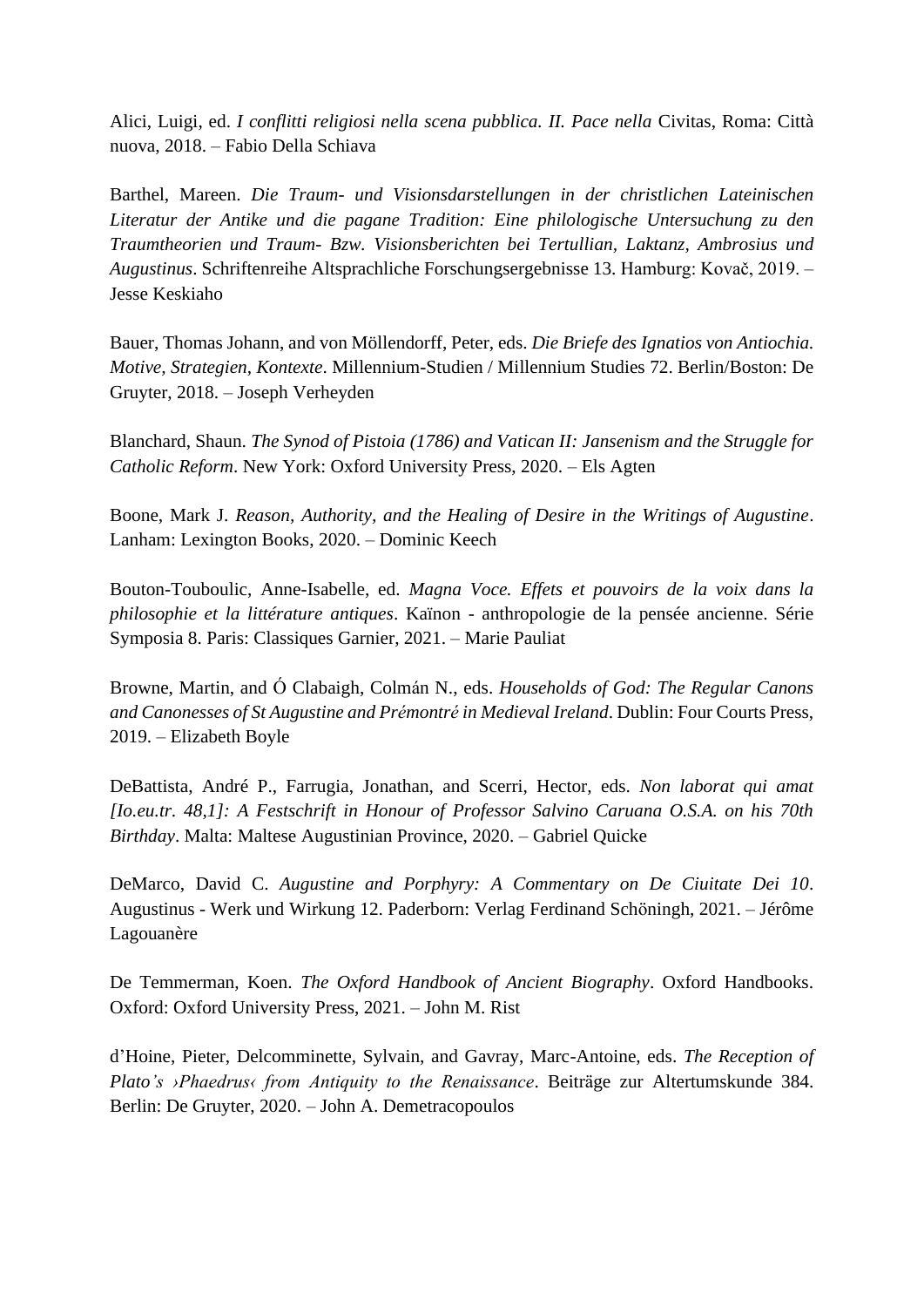Dijkstra, Jitse H. F, and Raschle, Christian R., eds. *Religious Violence in the Ancient World*. *From Classical Athens to Late Antiquity*. Cambridge: University of Cambridge ESOL Examinations, 2020. – András Handl

Dupont, Anthony, François, Wim, and Leemans, Johan, eds. *Nos Sumus Tempora: Studies on Augustine and his Reception Offered to Mathijs Lamberigts*. Bibliotheca Ephemeridum Theologicarum Lovaniensium 316. Leuven: Peeters, 2020. – Nicolas De Maeyer

Flower, Richard, and Ludlow, Morwenna, eds. *Rhetoric & Religious Identity in Late Antiquity*. Oxford: Oxford University Press, 2020. – Mark Clavier

Foley, Michael P., transl. *On Order: St. Augustine's Cassiciacum Dialogues*, Volume 3. New Haven: Yale University Press, 2020. – Martin Claes

Foley, Michael P., transl. *Soliloquies: St. Augustine's Cassiciacum Dialogues*, Volume 4. New Haven: Yale University Press, 2020. – Wolfgang Hübner

Fondaras, Antonia. *Augustinian Art and Meditation in Renaissance Florence: The Choir Altarpieces of Santo Spirito 1480-1510*. Brill's Studies in Intellectual History 308. Leiden: Brill, 2020. – Sam Urlings

Gaytán Luna, Juan Antonio, ed. *Giuliano d'Eclano e l'Hirpinia Christiana: Giuliano il biblista e l'agiografia irpina. III Convegno internazionale Mirabella Eclano 22-24 ottobre 2015*. Avellino, 2019. – Josef Lössl

Gasti, Fabio. *Profilo Storico della Letteratura Tardolatina. Didattica e Formazione*. Pavia: Pavia University Press, 2013. – Marina Giani

Gnilka, Christian. *Pratum Patristicum. ΧΡΗΣΙΣ/Chrêsis. Die Methode der Kirchenväter im Umgang mit der antiken Kultur*. Basel: Schwabe, 2019. – Stefan Freund

Goulet-Cazé, Marie-Odile. *Cynicism and Christianity in Antiquity*. Translated by Christopher R. Smith, William B. Eerdmans. Michigan: Grand Rapids, 2019; originally published as *Cynisme et christianisme dans l'Antiquité*. Textes et Traditions 26. Paris: Vrin, 2014. – John A. Demetracopoulos

Graiver, Inbar. *Asceticism of the Mind: Forms of Attention and Self-transformation in Late Antique Monasticism*. Pontifical Institute of Mediaeval Studies. Studies and Texts 213. Toronto: Pontifical Institute of Mediaeval Studies, 2018. – Mateusz Stróżyński

Gramigna, Remo. *Augustine's Theory of Signs, Signification, and Lying.* Berlin/Boston: De Grutyer, 2020. – Phillip Cary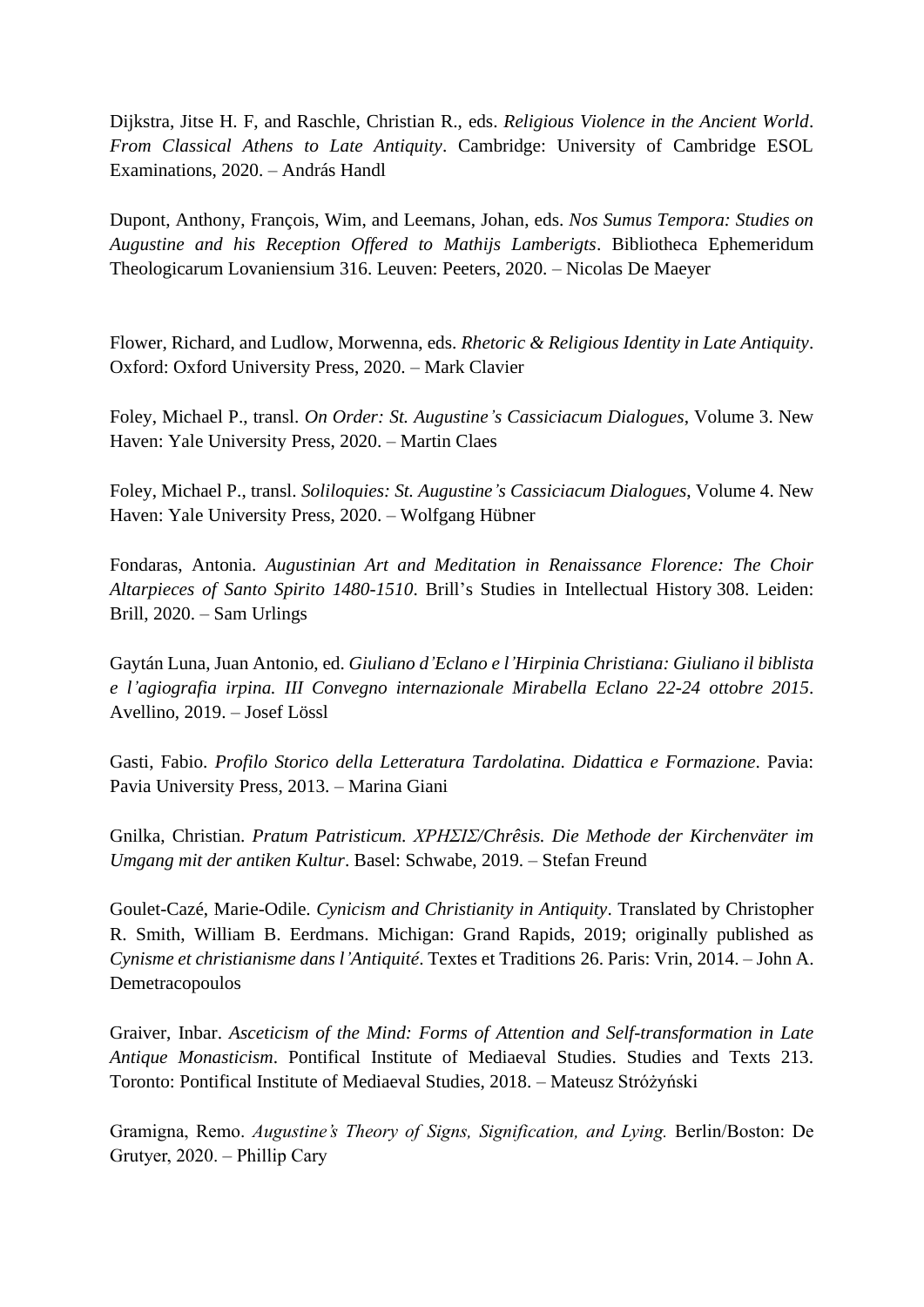Grellard, Christophe, Hoffmann, Philippe, and Lavaud, Laurent, eds. *Genèses antiques et médiévales de la foi*. Collection des études augustiniennes. Série Antiquité 206. Paris: Institut d'études augustiniennes, 2020. – Jérôme Lagouanère

Hedley, Douglas, and Leech, David, eds. *Revisioning Cambridge Platonism: Sources and Legacy*. International Archives of the History of Ideas 222. Cham: Springer, 2020. – Mateusz Stróżyński

Hofmann, Frank. *Wie redet Gott mit Uns?: Der Begriff «Wort Gottes» bei Augustin, Martin Luther und Karl Barth*. Zürich: Theologischer Verlag Zürich, 2019. – Annemarie C. Mayer

Hoffmann, Philippe, and Timotin, Andrei, eds. *Théories et pratiques de la prière à la fin de l'Antiquité*. Bibliothèque de l'Ecole des Hautes Études. Sciences Religieuses 185. Turnhout: Brepols, 2020. – Kirsty Borthwick

Holder, R. Ward. *John Calvin in Context*. New York: Cambridge University Press, 2020. – Mark Elliott

Holland, Ben. *Self and City in the Thought of Saint Augustine. Recovering Political Philosophy*. Basingstoke: Palgrave Macmillan, 2020. – Miles Hollingworth

Hupsch, Piet Hein. *The Glory of the Spirit in Gregory of Nyssa's Adversus Macedonianos: Commentary and Systematic-theological Synthesis*. Supplements to Vigiliae Christianae 163. Leiden: Brill, 2020. – Ilaria L.E. Ramelli

Johnson, Keith L., and Lauber, David, eds. *T&T Clark Companion to the Doctrine of Sin*. London: Bloomsbury T&T Clark, 2016. – Raúl Villegas Marín

Kaufman, Peter Iver. *On Agamben, Arendt, Christianity, and the Dark Arts of Civilization. Reading Augustine*. London: Bloomsbury Academic, 2020. – John C. Cavadini

Köhler-Ryan, Renée. *Companions in the Between: Augustine, Desmond, and their Communities of Love*. Eugene (Or.): Pickwick Publications, 2019. – Daniel Minch

Kreutzer, Caroline Sophia. *Weisheit und Alter in der Spätantike: Die Konstruktion von ›sapientia‹ und ›senectus‹ bei Ambrosius von Mailand und Paulinus von Nola*. KLIO/Beihefte. Neue Folge 33. Berlin-Boston: De Gruyter, 2021. – Brian Dunkle

Le Boulluec, Alain, Soares Santoprete, Luciana Gabriela, and Timotin, Andréi, eds. *Exégèse, révélation et formation des dogmes dans l'antiquité tardive*. Collection des études augustiniennes. Série Antiquité 208. Paris: Institut d'études augustiniennes, 2020. – Françoise Vinel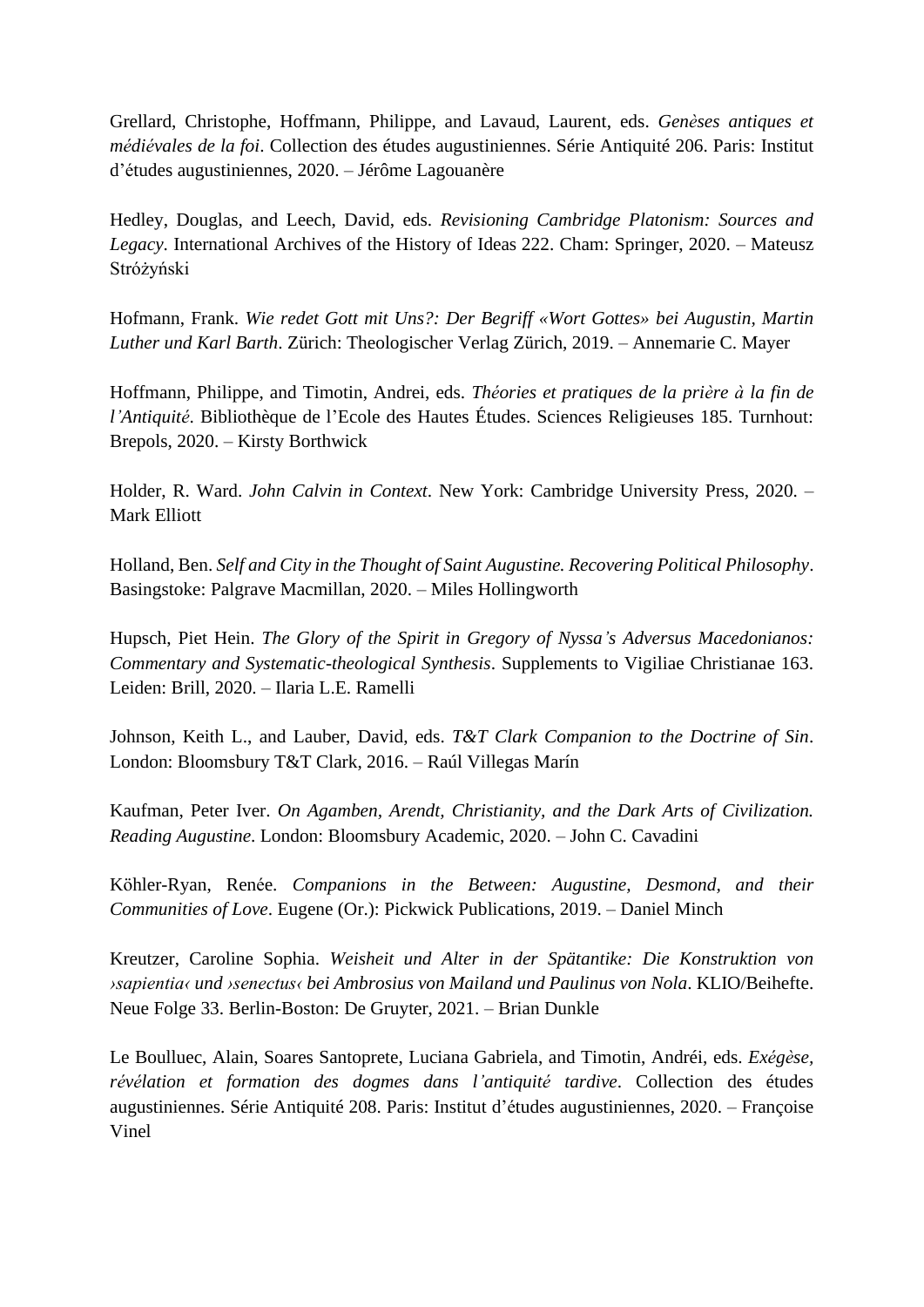Lötscher, Peter. *Monotheismus zwischen Rhetorik und Philosophie bei Tertullian, Minucius Felix, Laktanz und Augustinus*. Patrologia: Beiträge zum Studium der Kirchenväter 38. Berlin: Peter Lang, 2018. – Christoph Schubert

Ludlow, Morwenna. *Art, Craft, and Theology in Fourth-century Christian Authors*. Oxford Early Christian Studies. Oxford: Oxford University Press, 2020. – Olympe De Backer

Lynskey, Matthew R. *Tyconius' Book of Rules: An Ancient Invitation to Ecclesial Hermeneutics*. Supplements to Vigiliae Christianae 167. Leiden: Brill, 2021. – Tarmo Toom

Meconi, David Vincent. *On Self-harm, Narcissism, Atonement and the Vulnerable Christ. Reading Augustine*. London: Bloomsbury Academic, 2020. – Bernard Bruning

Miller, Ike. *Seeing by the Light: Illumination in Augustine's and Barth's Readings of John. Studies in Christian Doctrine and Scripture*. London: Apollos, 2020. – Lydia Schumacher

Mimouni, Simon Claude. *Les Baptistes du codex manichéen de Cologne sont-ils des Elkasaïtes ?* Judaïsme ancien et origines du Christianisme 20. Turnhout: Brepols, 2020. – Aäron Vanspauwen

Muehlberger, Ellen. *Moment of Reckoning: Imagined Death and its Consequences in Late Ancient Christianity*. Oxford: Oxford University Press, 2019. – Joseph Grabau

Müller, Hildegund, ed. Augustinus Hipponensis, *Enarrationes in Psalmos 61–70*. Corpus Scriptorum Ecclesiasticorum Latinorum 94/2. Berlin/Boston: De Gruyter, 2020. – Gleb Schmidt

Novenson, Matthew V., ed. *Monotheism and Christology in Greco-Roman Antiquity*. Supplements to Novum Testamentum 180. Leiden: Brill, 2020. – Enno Friedrich

Nunziato, Joshua S. *Augustine and the Economy of Sacrifice: Ancient and Modern Perspectives*. New York: Cambridge University Press, 2019. – Johan Verstraeten

Palmer, Thomas. *Jansenism and England: Moral Rigorism across the Confessions*. Oxford Theology and Religion Monographs. New York, NY: Oxford University Press, 2018. – Jack McDonald

Pauliat, Marie. *Augustin exégète et prédicateur dans les Sermons sur Matthieu.* Collection des Études augustiniennes. Série Antiquité 205, Paris: Institut d'études Augustiniennes, 2020. – Stijn Houthoofd

Pignot, Matthieu. *The Catechumenate in Late Antique Africa (4th-6th Centuries): Augustine of Hippo, His Contemporaries and Early Reception*. Supplements to Vigiliae Christianae 162. Leiden: Brill, 2020. – Rafał Toczko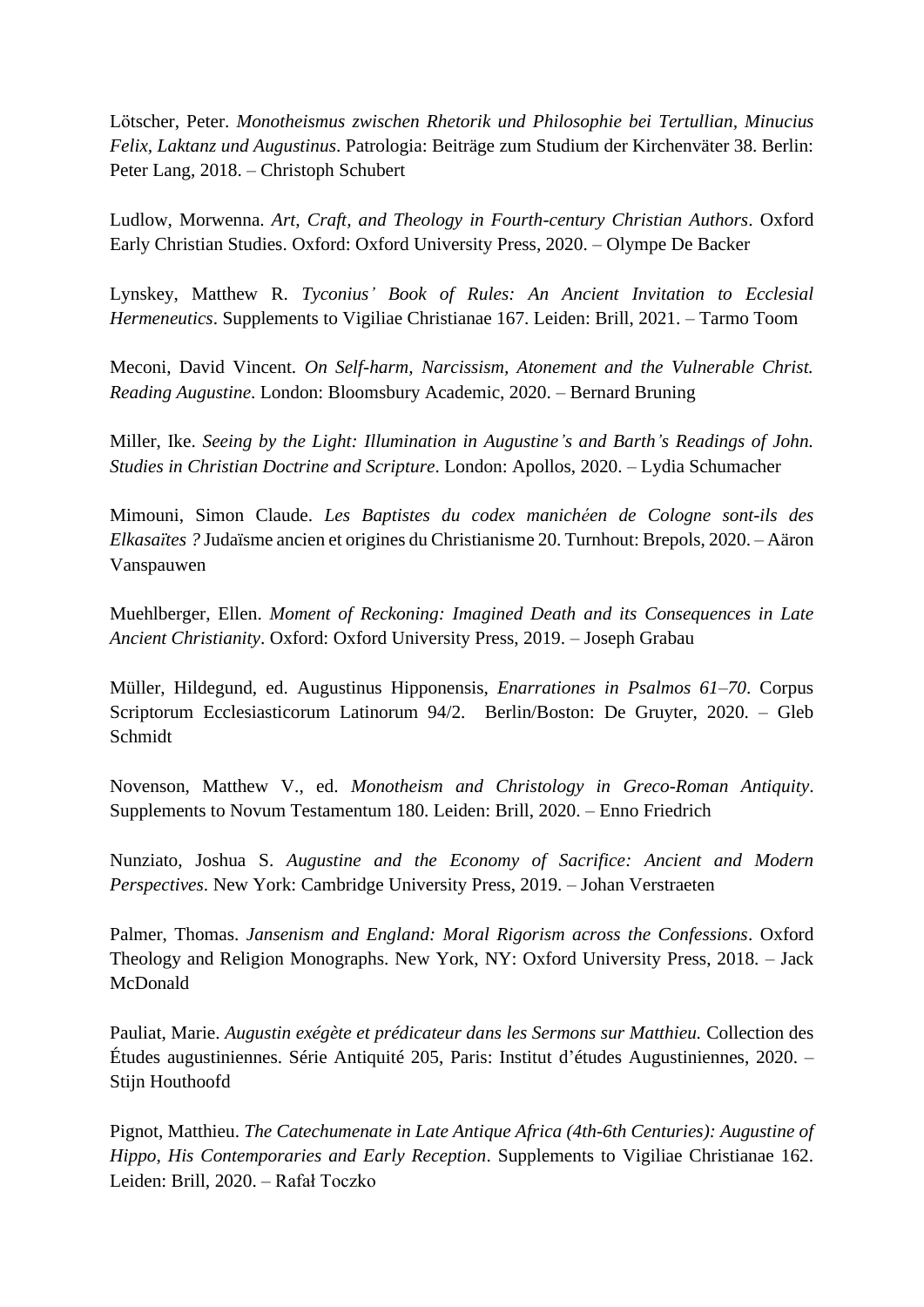Prädicow, Shakira-Tasmin. *Intertextualität in den Mönchsviten des Athanasios und des Hieronymus: Eremiten zum Dialog Bestellt*. Beiträge zur Altertumskunde 390. Berlin: Walter De Gruyter, 2020. – David Brakke

Reynolds, Philip L., ed. *Great Christian Jurists and Legal Collections in the First Millennium*. Law and Christianity. Cambridge: Cambridge University Press, 2019. – Wouter Druwé

Roberts Ogle, Veronica. *Politics and the Earthly City in Augustine's City of God*. Cambridge, United Kingdom: Cambridge University Press, 2021. – Hans Feichtinger

Rorem, Paul. *St. Augustine, his Confessions, and his Influence.* Mapping the Tradition. Lanham, Maryland: Lexington Books/Fortress Academic, 2019. – Tarmo Toom

Sammons, Peter. *Reprobation: From Augustine to the Synod of Dort: The Historical Development of the Reformed Doctrine of Reprobation*. Reformed Historical Theology 63. Göttingen: Vandenhoeck & Ruprecht, 2020. – Bart van Egmond

Sauer, Jochen, ed. *Augustinus: De Civitate Dei: Fachwissenschaftliche und fachdidaktische Zugänge*. Acta Didactica Classica 2. Heidelberg: Propylaeum, 2020. – Toon Van Houdt

Scheck, Thomas P. ed. and transl. *Julian of Aeclanum. Commentaries on Job, Hosea, Joel, and Amos*. Ancient Christian Texts. Drowners Grove, Illinois: IVP Academic, 2021. – Giulio Malavasi

Schmidt, Simon P. *Church and World: Eusebius', Augustine's, and Yoder's Interpretations of the Constantinian Shift*. Princeton Theological Monograph Series 237. Eugene, Oregon: Pickwick Publications 2020. – Mark J. Edwards

Schumacher, Lydia. *Early Franciscan Theology: Between Authority and Innovation*. Cambridge: Cambridge University Press, 2019. – Eric Saak

Selby, Andrew M. *Ambrose of Milan's* On the Holy Spirit*: Rhetoric, Theology, and Sources*. Gorgias Studies in Early Christianity and Patristics 71. Piscataway, NJ, USA: Gorgias Press, 2020. – Piet Hein Hupsch

Smith, J. Warren. *Ambrose, Augustine, and the Pursuit of Greatness*. New York: University of Cambridge ESOL Examinations, 2020. – Sophia Vallbracht

Spataru, Damian. *La riposta di Sant'Agostino alla sfida della reincarnazione*. Biblioteca Teologica 10. Lugano: Eupress FTL/Edizioni Catagalli, 2016. – Jérôme Lagouanère

Storin, Bradley K. *Gregory of Nazianzus's Letter Collection: The Complete Translation*. Christianity in Late Antiquity 7. Oakland: University of California Press, 2019.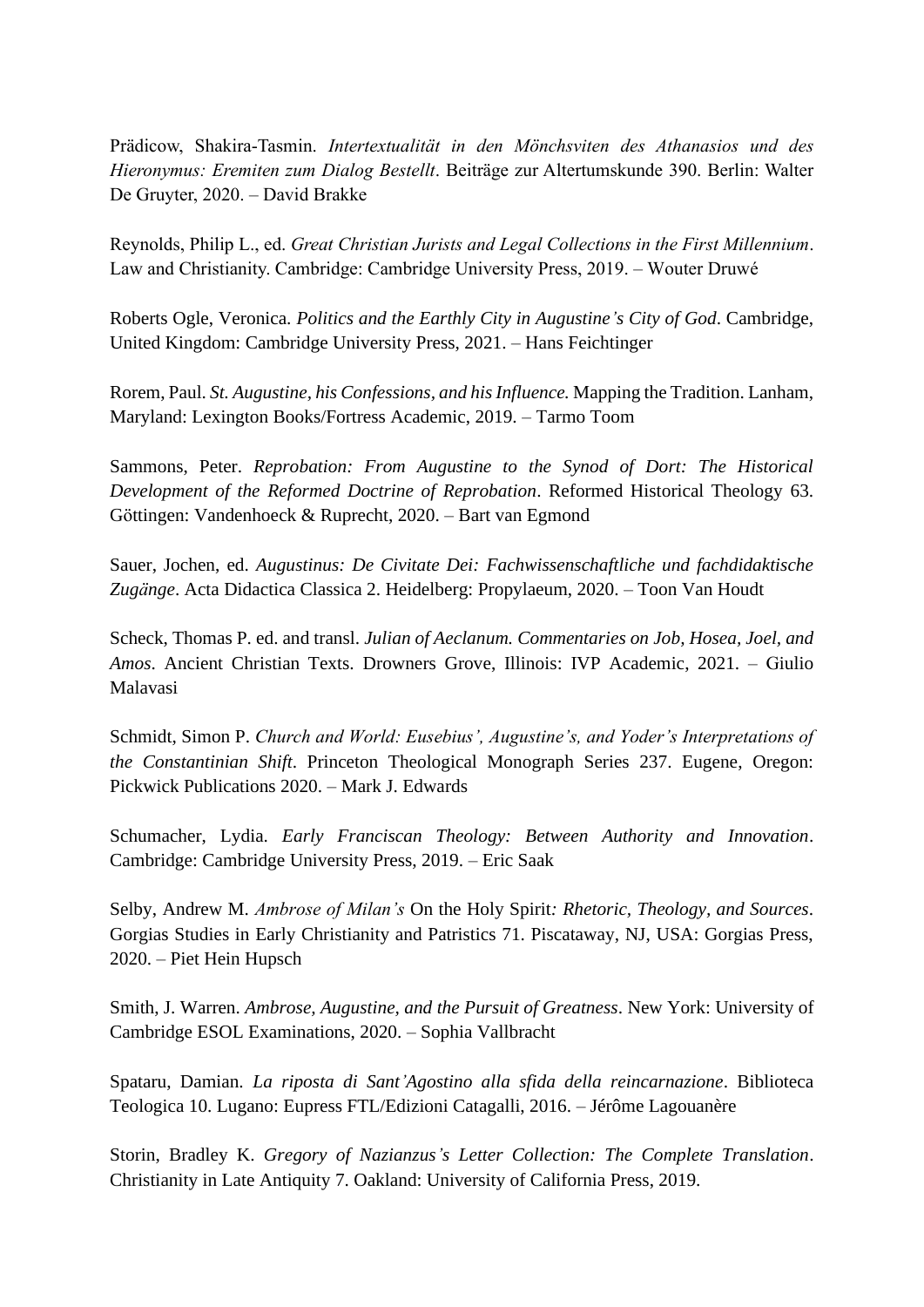Storin, Bradley K. *Self-portrait in Three Colors: Gregory of Nazianzus's Epistolary Autobiography*. Christianity in Late Antiquity. Oakland: University of California Press, 2019. – Johan Leemans

Tilley, Maureen, and Hunter, David G., eds. *Saint Augustine. The Donatist Controversy I*. The Works of Saint Augustine: a Translation for the 21st Century 21. Hyde Park, New York: New City Press, 2019. – Joseph Grabau

Tommasi Moreschini, Chiara O., and Seng, Helmut, eds. *Hierarchie und Ritual: Zur philosophischen Spiritualität in der Spätantike*. Bibliotheca Chaldaica 7. Heidelberg: Winter, 2018. – Thibaut Lejeune

Trettel, Adam. *Desires in Paradise: An Interpretative Study of Augustine's* City of God *14*. Augustinus - Werk und Wirkung 8. Paderborn: Verlag Ferdinand Schöningh, 2019. – Colten Cheuk-Yin Yam

Undheim, Sissel. *Borderline Virginities: Sacred and Secular Virgins in Late Antiquity*. New York: Routledge, 2017. – Metha Hokke

Vannier, Marie-Anne. *Saint Augustin pasteur, théologien et maître spirituel*. Racines. Bruyères-le-Châtel: Nouvelle Cité, 2019. – Bernard Bruning

van Oort, Johannes, ed. *Mani and Augustine: Collected Essays on Mani, Manichaeism and Augustine*. Nag Hammadi and Manichaean Studies 97. Leiden: Brill, 2020. – Aäron Vanspauwen

Vanspauwen, Aäron. *In Defence of Faith, against the Manichaeans: Critical Edition and Historical, Literary and Theological Study of the Treatise 'Aduersus Manichaeos', Attributed to Evodius of Uzalis*. Instrumenta Patristica et Mediaevalia 79. Turnhout: Brepols, 2020. – Thomas Clemmons

Vijgen, Theo. *The Cultural Parameters of the Graeco-Roman War Discourse*. Turnhout: Brepols, 2020. – Isaac Augustine Vasumu

Vopřada, David. *Quodvultdeus: A Bishop Forming Christians in Vandal Africa: A Contextual Analysis of the Pre-baptismal Sermons Attributed to Quodvultdeus of Carthage*. Supplements to Vigiliae Christianae 154. Leiden: Brill, 2020. – Thomas Clemmons

Wessel, Susan. *On Compassion, Healing, Suffering, and the Purpose of the Emotional Life*. Reading Augustine. London: Bloomsbury Academic, 2020. – Gabriel Quicke

Wiśniewski, Robert. *The Beginnings of the Cult of Relics*. Oxford: Oxford University Press, 2019. – Hans Geybels